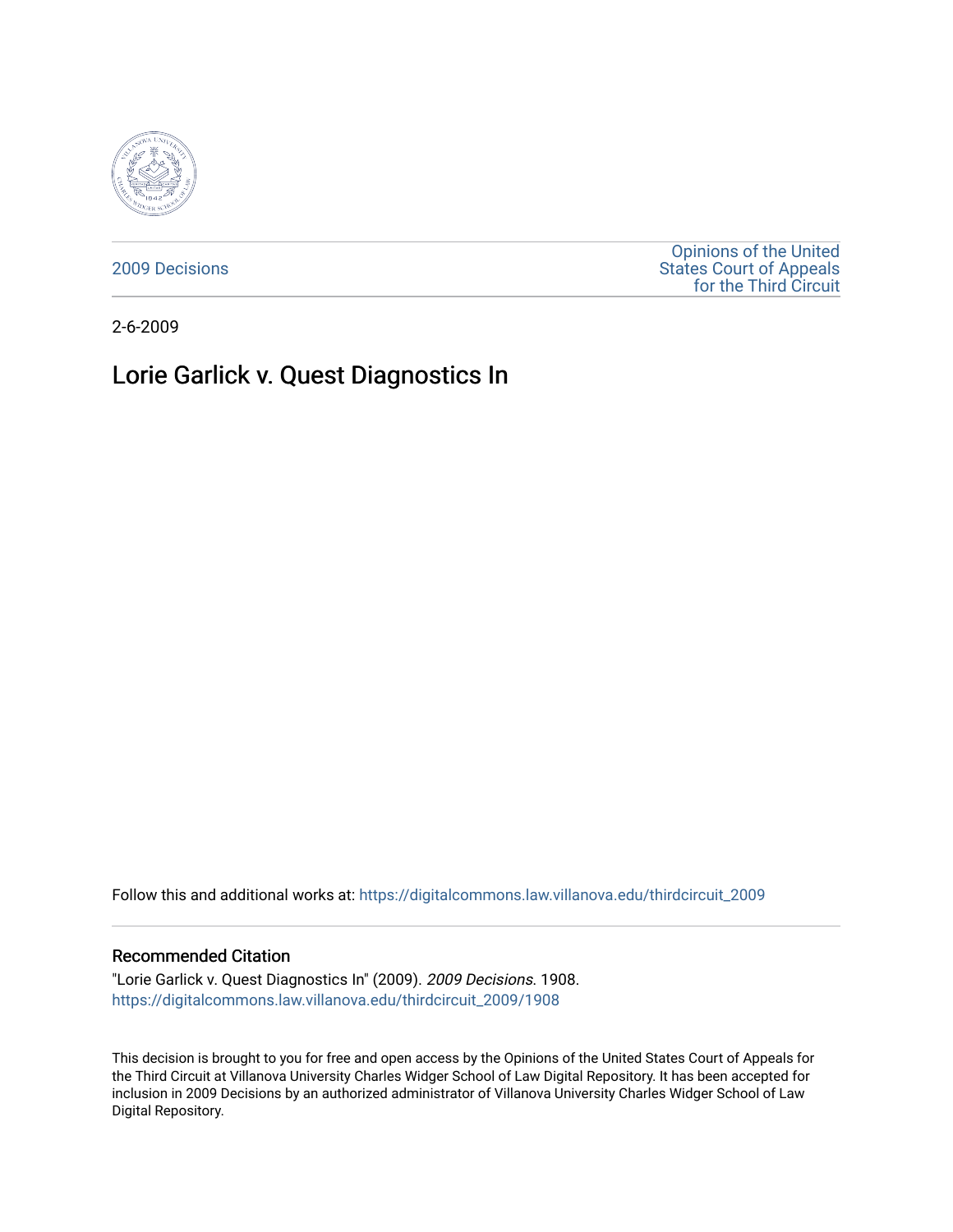### **NOT PRECEDENTIAL**

# UNITED STATES COURT OF APPEALS FOR THE THIRD CIRCUIT

# No. 08-1079 \_\_\_\_\_\_\_\_\_\_\_\_\_

\_\_\_\_\_\_\_\_\_\_\_\_\_

# LORIE GARLICK; TINA L. SCHROEDER; JOY SCOTT; BRYAN E. BLEDSOE; WENDY R. BRODY; KELLY BUCKLEY; G. GEOFFREY CRAIG; GAY CUMMINS; MARSHA A. DIENELT; BETH GIBSON; MICHELLE J. GILLUM; ROBIN M. GREEN; KRISTIE SMITH; JILL WELTON; RICHARD P. PACZYNSKI,

Appellants

v.

QUEST DIAGNOSTICS INC; NATIONAL MEDICAL SERVICES INC, doing business as NMS Labs; LABCORP, a Subsidiary of Laboratory Corporation of America Holdings; DTS, also known as Drug Test Systems; FIRSTLAB, a Subsidiary of FHC Health Systems Inc; COMPASS VISION INC; FIRST ADVANTAGE, Division of The First America Corporation; JOHN DOE CORPORATIONS

> On Appeal From the United States District Court for the District of New Jersey (No. 06-cv-06244) District Judge: Honorable Dennis M. Cavanaugh

> > Argued November 18, 2008

Before: BARRY and CHAGARES, Circuit Judges, and COHILL,<sup>\*</sup> District Judge

Honorable Maurice Cohill, Jr., Senior District Judge for the United States District \* Court for the Western District of Pennsylvania, sitting by designation.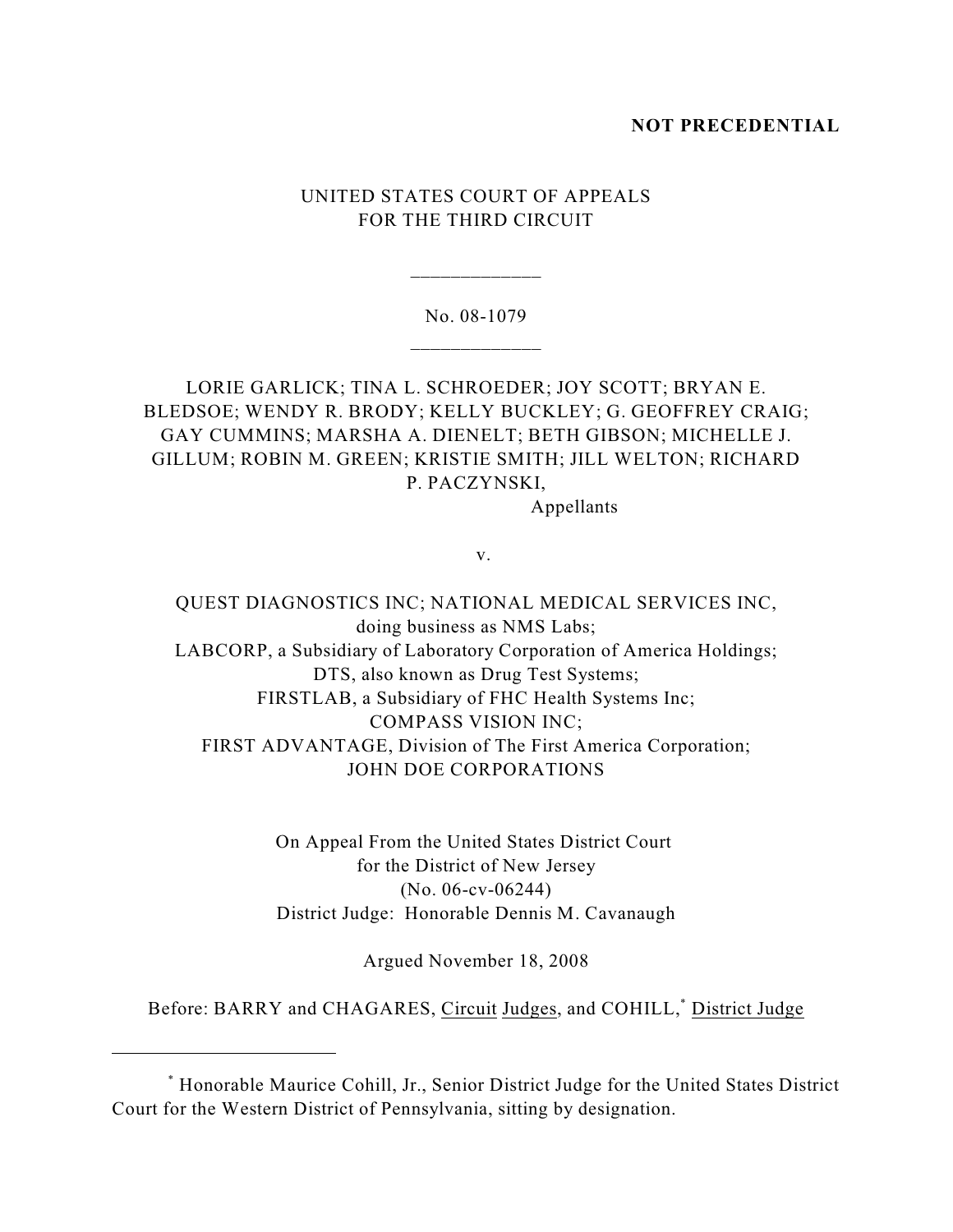### (Filed: February 6, 2009)

Norman Perlberger (argued) Pomerantz & Perlberger 21 S. 12th St., Room 700 Philadelphia, PA 19107 Counsel for Appellants

John C. Farrell John J. Hare Eric A. Weiss Jonathan D. Weiss Marshall, Dennehey, Warner, Coleman & Goggin 1845 Walnut St. Philadelphia, PA 19103 Counsel for Appellee National Medical Services Inc.

Lauri A. Mazzuchetti Kelley, Drye & Warren 200 Kimball Dr. Parsippany, NJ 07054

Robert I. Steiner Kelley, Drye & Warren 101 Park Ave. New York, NY 10178 Counsel for Appellee LabCorp

Peter J. Hoffman Eckert, Seamans, Cherin & Mellott 50 S. 16th St. 2 Liberty Pl., 22d Fl. Philadelphia, PA 19102

Roman Lifson Christian & Barton 909 E. Main St.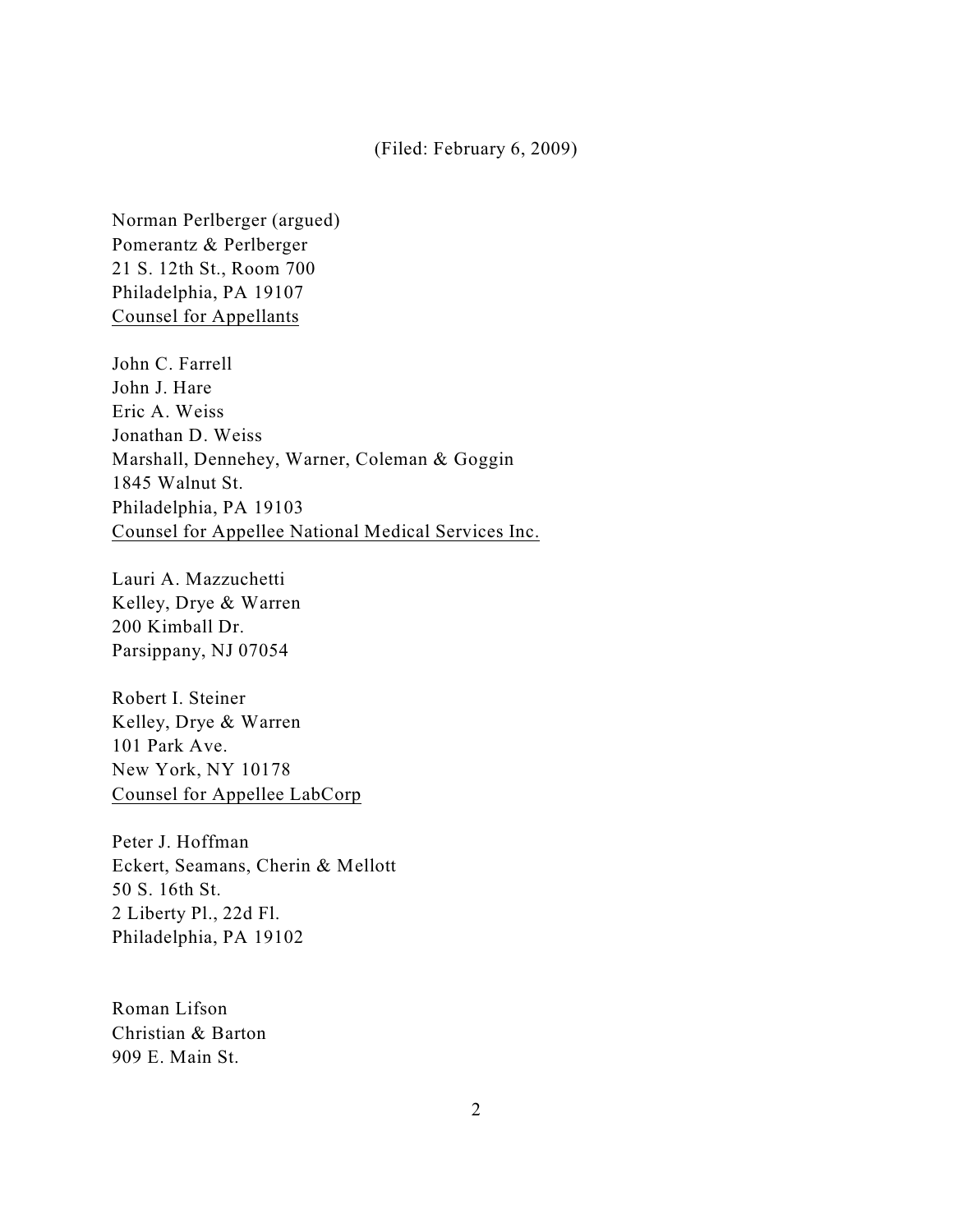1200 Mutual Bldg. Richmond, VA 23219

Todd L. Schleifstein (argued) Greenberg Traurig 200 Park Ave. Florham Park, NJ 07932 Counsel for Appellee FirstLab

Peter J. Gallagher Todd L. Schleifstein (argued) Philip R. Sellinger Greenberg Traurig 200 Park Ave. Florham Park, NJ 07932 Counsel for Appellee First Advantage

D. Faye Caldwell (argued) Caldwell & Clinton 1001 Fannin St., Ste. 1000 Houston, TX 77002

Austin A. Evans Joseph E. O'Neil Lavin, O'Neil, Ricci, Cedrone & DiSipio 190 N. Independence Mall W., Ste. 500 Philadelphia, PA 19106 Counsel for Appellee Quest Diagnostics Inc.

Alan C. Milstein Sherman, Silverstein, Kohl, Rose & Podolsky 4300 Haddonfield Rd., Ste. 311 Pennsauken, NJ 08109

Todd L. Schleifstein (argued) Greenberg Traurig 200 Park Ave. Florham Park, NJ 07932 Counsel for Appellee Compass Vision Inc.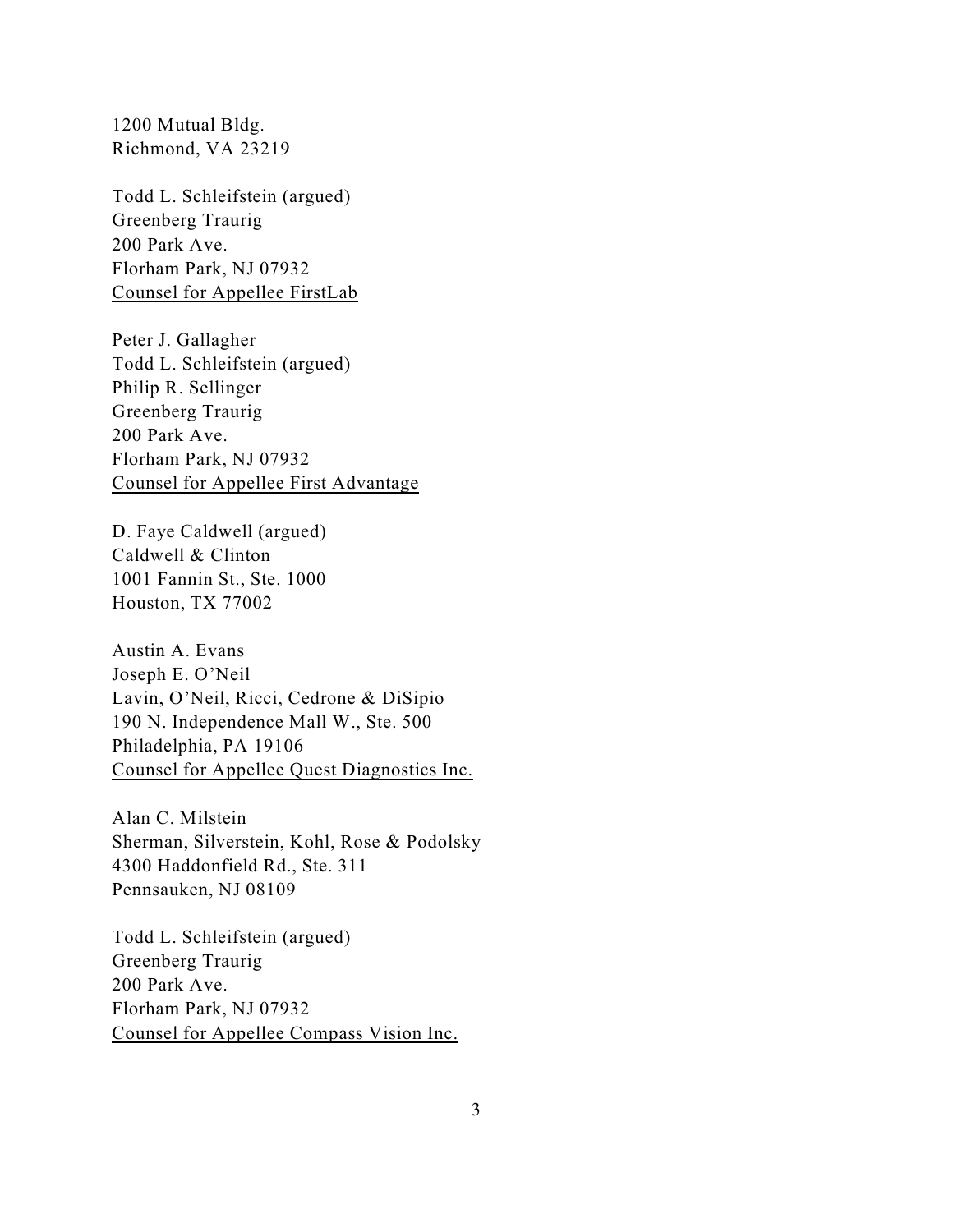# OPINION OF THE COURT \_\_\_\_\_\_\_\_\_\_\_\_\_

\_\_\_\_\_\_\_\_\_\_\_\_\_

### CHAGARES, Circuit Judge.

Lorie Garlick and her co-appellants appeal from the District Court's order dismissing their complaint with prejudice for failure to state a claim upon which relief can be granted. We will vacate and remand.

I.

Because we write solely for the benefit of the parties, we will only briefly summarize the essential facts.

Garlick is a healthcare worker with a history of alcohol abuse.<sup>1</sup> As part of her rehabilitation, she voluntarily submitted to testing designed to convince her medical licensing board that she no longer drinks alcoholic beverages. The board used a test that detects the presence of a substance called ethylglucuronide (EtG) — produced when alcohol is consumed — in a subject's urine. The presence of more than a certain amount of EtG yields a "positive" result; otherwise the result is "negative" for alcohol consumption. One of Garlick's tests came back positive, and the board disciplined her. Garlick, however, claims she has been sober throughout her rehabilitation

 $<sup>1</sup>$  All of the plaintiffs are similarly situated in the respects discussed in this and the</sup> preceding paragraph. For simplicity, then, the remainder of this opinion will refer only to Garlick, rather than to "Garlick and her co-appellants" or some equivalent thereof.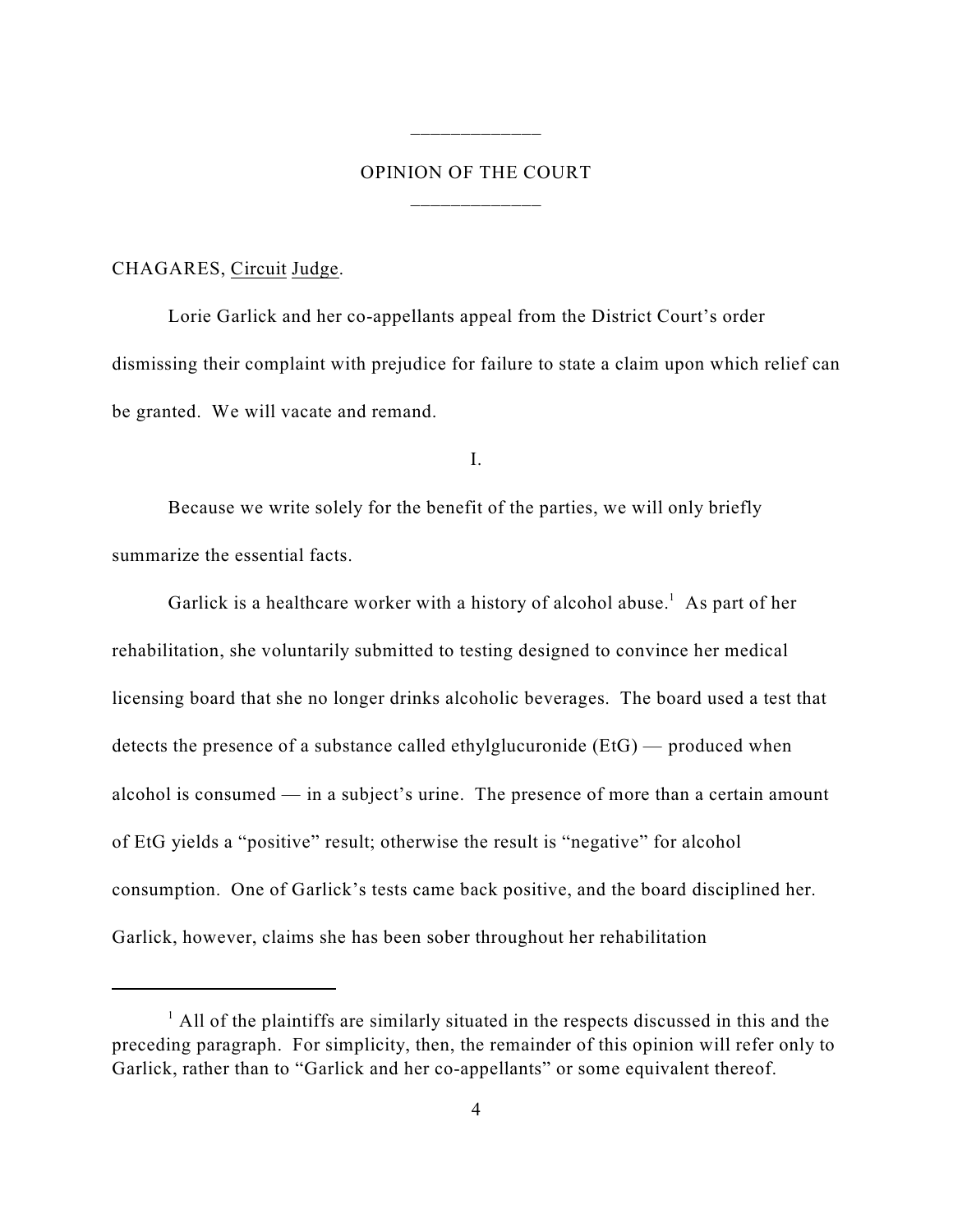Garlick sued the laboratories that developed the test and the third-party

administrators (TPAs) that collected the specimens and reviewed the results in order to weed-out false positives. She does not argue that the test samples were mishandled or that the test does not accurately detect the presence of EtG. Rather, she argues that the test, properly performed, has an unreasonably high likelihood of generating a false positive for alcohol consumption

Quest Diagnostics Inc. (Quest), one of the laboratories, and its co-appellees moved to dismiss on the ground that Garlick failed to state a claim upon which relief may be granted. The District Court granted the motion, and Garlick filed this appeal.

II.

The District Court had jurisdiction pursuant to 28 U.S.C. § 1332, and we have jurisdiction pursuant to 28 U.S.C. § 1291.

The courts of appeals have broad authority to manage cases in ways that maximize efficiency and fairly vindicate the interests of the parties. Along these lines, 28 U.S.C. § 2106 provides:

The Supreme Court or any other court of appellate jurisdiction may affirm, modify, vacate, set aside or reverse any judgment, decree, or order of a court lawfully brought before it for review, and may remand the cause and direct the entry of such appropriate judgment, decree, or order, or require such further proceedings to be had as may be just under the circumstances.

Particularly relevant here, the courts of appeals have the inherent authority sua sponte to order a district court to grant a plaintiff leave to amend her complaint where portions of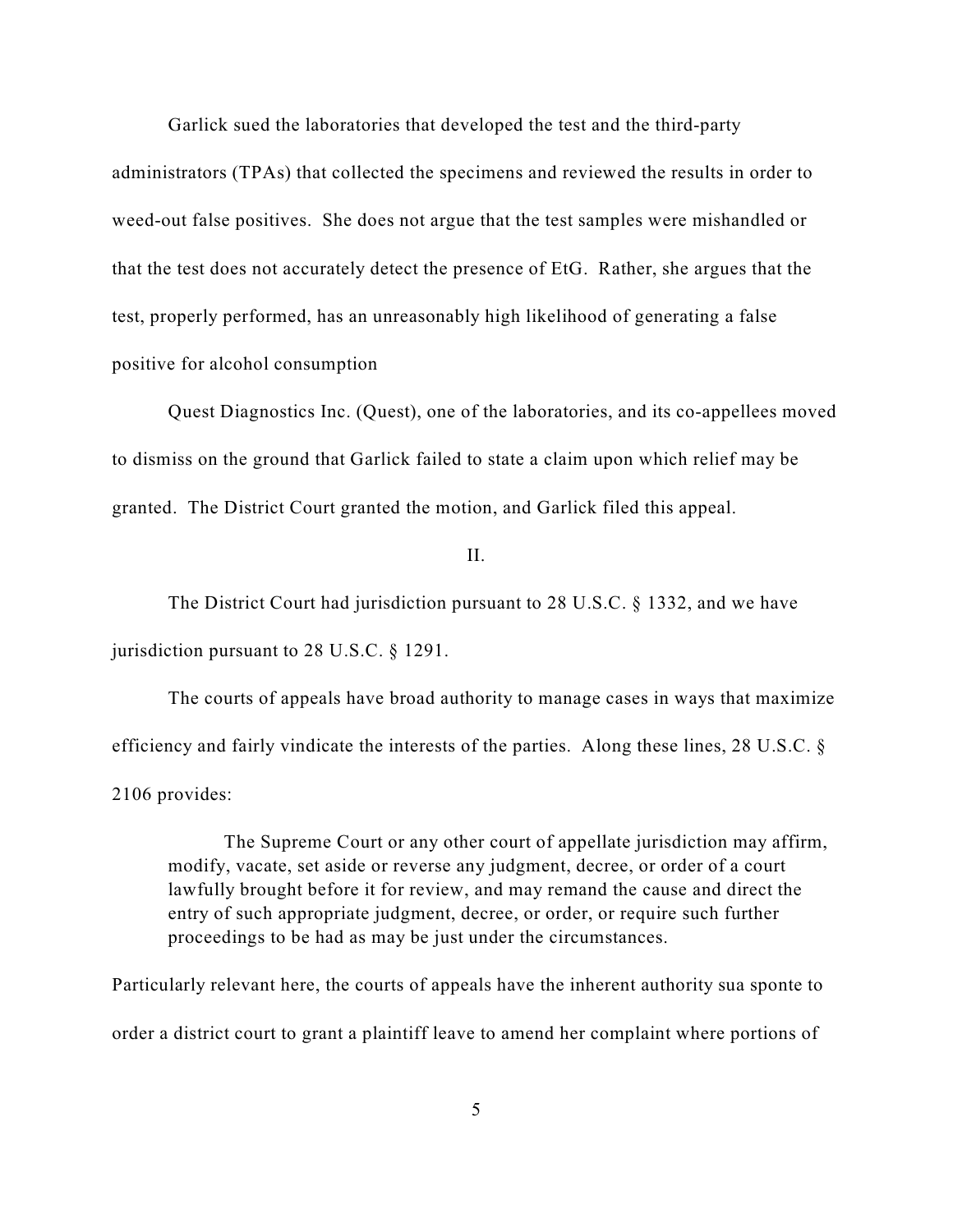the pleading are less than pellucid in ways that frustrate application of the relevant law. See Mittleman v. United States, 104 F.3d 410, 417 (D.C. Cir. 1997) (sua sponte remanding case to district court with instructions to allow plaintiff to "refine" negligence and emotional distress claims).

This case calls for the exercise of that authority. The structure of the complaint is inherently complex. Garlick has sued two groups of defendants and makes distinct yet inter-related negligence claims against each. And the substance of those claims may raise issues of first impression in many of the relevant state-law tort regimes. These features of the case made it especially important for Garlick to have pleaded her right to relief with precision. Yet, the language of the complaint, taken together with the arguments made to this Court (in the briefs and at oral argument), suggest that she instead took a somewhat scattershot approach.<sup>2</sup>

For example, Garlick claims that the EtG cutoff — separating positive from negative results — was set arbitrarily. Thus, determining who set those baselines may be critical. The complaint alleges that "Defendants" set the baselines. Appendix 58 (Compl. ¶ 93(b)). Garlick's opening brief explains that this allegation refers to all defendants acting in concert. Appellants' Br. at 18. Yet, at oral argument, Garlick stated repeatedly

<sup>&</sup>lt;sup>2</sup> We are not holding Garlick to any pleading standard other than that provided in Federal Rule of Civil Procedure 8(a). We merely note that, because Garlick's claims appear to be somewhat novel and nuanced, she may, in order to meet that standard, have to include greater explanatory detail than if she were alleging a mine-run slip-and-fall injury or some other garden-variety tort based upon a very simple fact pattern.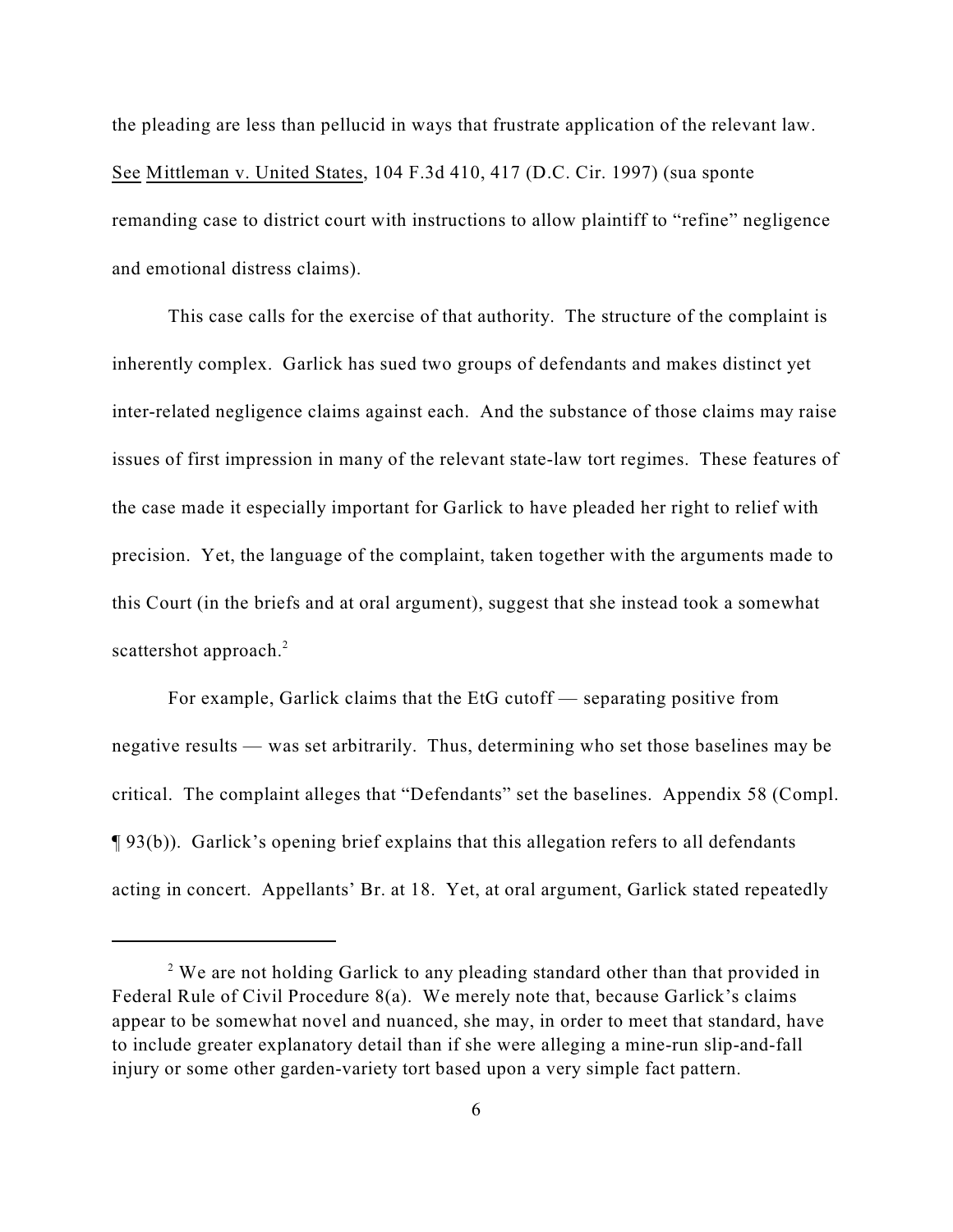that the laboratories alone — not the TPAs — set the cutoff. Garlick effectively concedes that this lack of precision permeates her pleading. Her opening appellate brief is littered with footnotes tacitly admitting that her original complaint is murky in multiple respects by repeatedly offering to amend her complaint in order to clarify her allegations. See Appellants' Br. at 6 n.2 ("Plaintiffs are able to amend, if it is deemed necessary by this Court, to clarify this allegation in the instant complaint."), 8 nn.4 ("Plaintiffs are able to amend, if it is deemed necessary by this Court, to make this allegation in the instant complaint.") & 5 ("Plaintiffs are able to amend, if it is deemed necessary by this Court, to clarify these allegations in the instant complaint."), 11 n.6, 21 nn.8 ("If this allegation is not clearly stated in the complaint it can be made by amendment.") & 10, 24 n.11.

The sprawling nature of the case before the District Court further muddied the waters. Garlick's complaint included a hodgepodge of seven theories of recovery: negligent misrepresentation, fraudulent misrepresentation, products liability, breach of warranty, negligence, breach of fiduciary duty, and violation of the New Jersey Consumer Fraud Act. Garlick's brief represents that five of these seven counts were withdrawn and that she is not appealing the District Court's ruling regarding a sixth count. Appellants' Br. at 3 n.1. Garlick is now pursuing only her negligence claim. We believe that the District Court should have the first opportunity to resolve this narrower controversy.

To sum up, Garlick's claims are "not clear enough for us to apply the pertinent [law]," in this case various bodies of state tort law. Mittleman, 104 F.3d at 412. We will